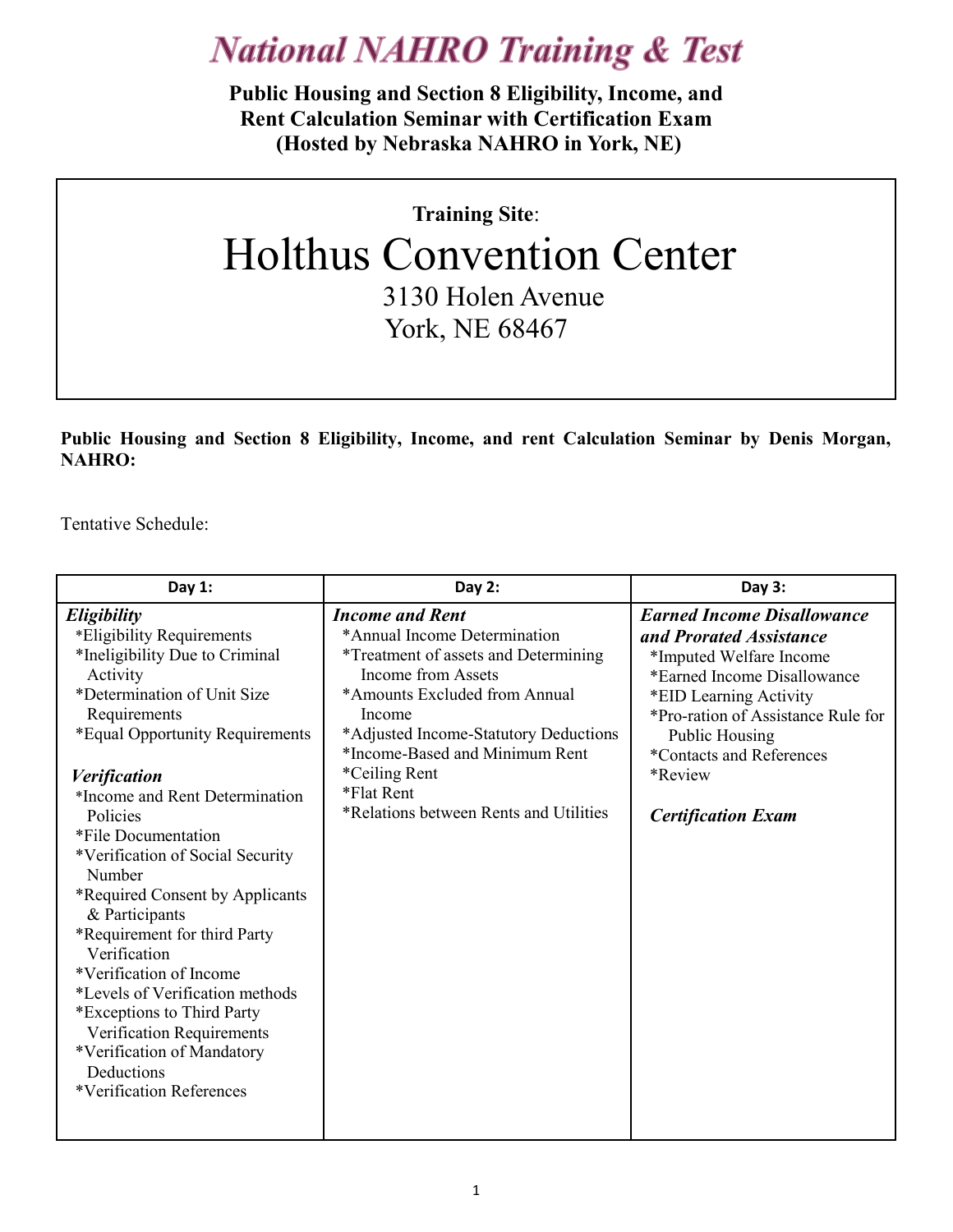**Public Housing and Section 8 Eligibility, Income, and Rent Calculation Seminar with Certification Exam (Hosted by Nebraska NAHRO in York, NE)** 

### **Registrations must be received by August 26, 2019. Late registrations WILL NOT be accepted.**

#### **Copy this form for each additional registration. A separate form is required for each person.**

|                                           | Name:                                                                                                                                                                                                                               |  |
|-------------------------------------------|-------------------------------------------------------------------------------------------------------------------------------------------------------------------------------------------------------------------------------------|--|
|                                           |                                                                                                                                                                                                                                     |  |
|                                           | Housing Authority:                                                                                                                                                                                                                  |  |
|                                           | Housing Address: <u>Container and the second second</u> second second second second second second second second second second second second second second second second second second second second second second second second sec |  |
|                                           | Housing Contact and Phone Number: 1986. The Museum of the Museum of the Museum of the Museum of the Museum of the Museum of the Museum of the Museum of the Museum of the Museum of the Museum of the Museum of the Museum of       |  |
|                                           | <b>Training Only Registration Price (price includes meals and breaks)</b><br>\$400 NE NAHRO Member                                                                                                                                  |  |
|                                           | \$550 Non NE NAHRO Member                                                                                                                                                                                                           |  |
|                                           | <b>Class Training Material Price</b>                                                                                                                                                                                                |  |
|                                           | (you must choose at least one option or your registration will default to Electronic Copy Only)                                                                                                                                     |  |
|                                           | (*Copies of the training material will not be made during or after the training,<br>they MUST be preordered on this registration form)                                                                                              |  |
|                                           | Electronic Copy Only (you will need to bring your computer or ipad to the class)                                                                                                                                                    |  |
|                                           | \$75 Hard Copy                                                                                                                                                                                                                      |  |
|                                           | <b>Certification Exam</b>                                                                                                                                                                                                           |  |
| \$100 Public Housing Exam per Participant |                                                                                                                                                                                                                                     |  |
|                                           | \$100 Section 8 Exam per Participant                                                                                                                                                                                                |  |
|                                           | I do not want to participate in an Exam                                                                                                                                                                                             |  |
| Check $#$                                 | Amount \$                                                                                                                                                                                                                           |  |

**Cancellation and Refunds:** To receive a refund of your registration fees, written notice of cancellation must be received 30 days prior to the training. Cancellation received within 30 days of the training will not be refunded. The agency can send a substitute attendee if the original registrant can't attend. No exceptions will be made.

| Please help us to not waste food                                                                                                           | For questions, please contact                                                                                                               |
|--------------------------------------------------------------------------------------------------------------------------------------------|---------------------------------------------------------------------------------------------------------------------------------------------|
| and only mark if you are going to                                                                                                          | Renee Williams at sc40406@windstream.net (402) 367-3587                                                                                     |
| attend.                                                                                                                                    | Patti Reick clarksonha@hotmail.com (402) 352-2431                                                                                           |
| Tuesday Lunch Yes No<br>Wednesday Annual Meeting &<br>Election Lunch Yes No<br>Wednesday Awards<br>Banquet Yes No<br>Thursday Lunch Yes No | Mail Check and Registration Form to:<br><b>NE Chapter of NAHRO</b><br>% Heather Looper<br>6223 Princess Margaret Drive<br>Lincoln, NE 68516 |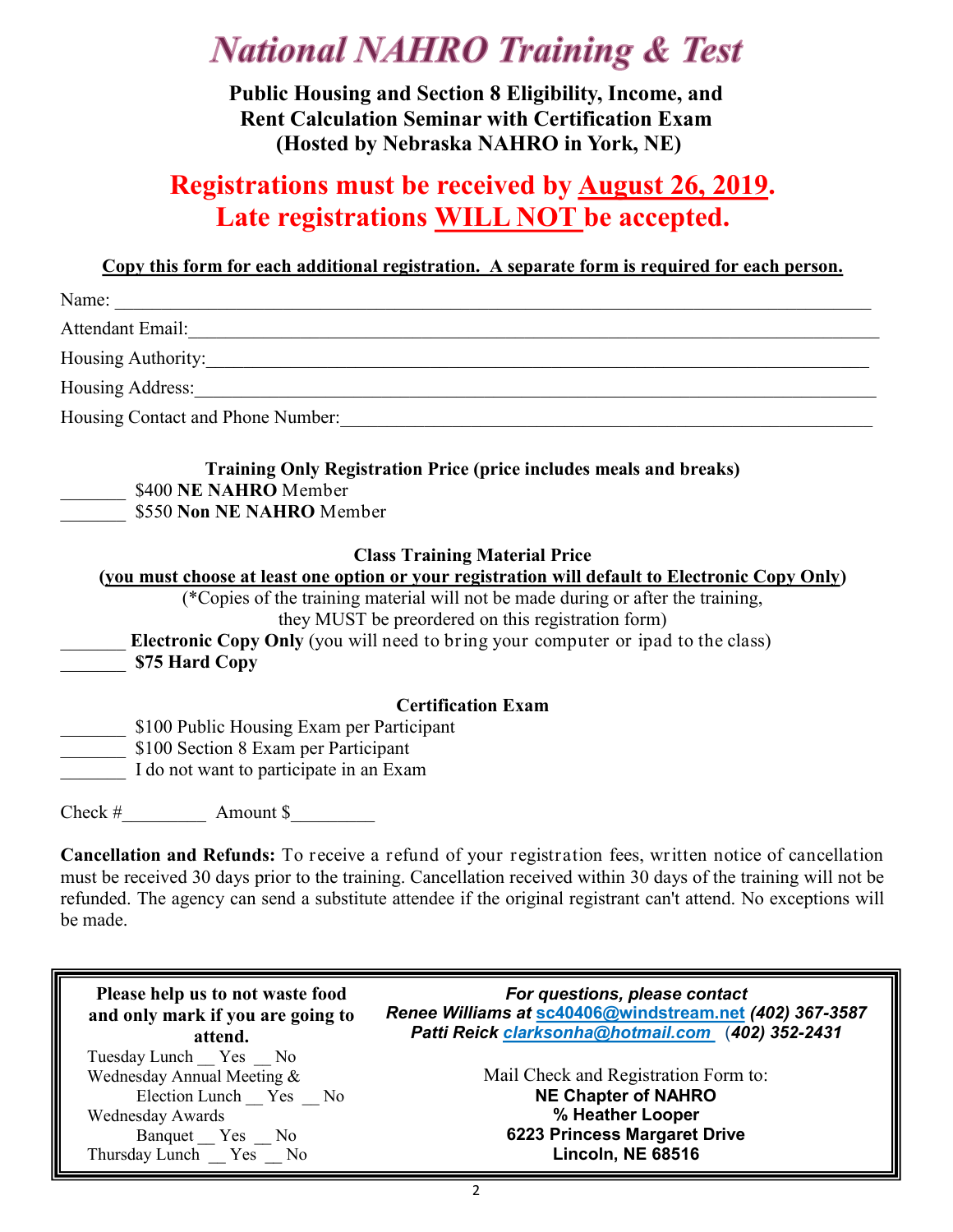**Public Housing and Section 8 Eligibility, Income, and Rent Calculation Seminar with Certification Exam (Hosted by Nebraska NAHRO in York, NE)** 

#### **Instructor: Dennis Morgan**

Dennis Morgan is a Senior Associate at D L Morgan & Associates. He provides technical assistance and training on SEMAP, Housing Quality Standards (HQS), Public Housing Assessment System (PHAS), Uniform Physical Condition Standards (UPCS), Public Housing and Housing Choice Voucher Eligibility, Income and Rent, Public Housing and Housing Choice Voucher Occupancy, Fair Housing, Admission and Occupancy, Section 8 Administration, Public Housing Administration, Public Housing and Housing Choice Voucher Homeownership, Family Self-Sufficiency, Asset Management, Managing Maintenance, Property Management Essentials, Moving to Work, Consortia, Relocation, and the PHA Plan. Mr. Morgan also teamed with other senior members to co-author the Public Housing Admission and Occupancy Guidebook, Housing Choice Voucher Homeownership Guidebook, Conversion from Public Housing to the Voucher Guidebook, Consortia articles and many NAHRO, LISC, and Neighbor Work America publications. Mr. Morgan has more than 39 years experience in the public housing industry, including six years as Executive Director of Lucas Metropolitan Housing Authority in Toledo, Ohio, and serving in executive positions in two Florida PHAs for 23 years - including 16 years at the Orlando Housing Authority and seven years as Executive Director of the Deland Housing Authority. He conducts both PH and HCV Eligibility, Income and Rent Calculation, PH and HCV Occupancy, HQS, UPCS, Property Management Essentials, Managing Maintenance, FSS, and HCV Program Management Seminars for NAHRO. He authored numerous publications for NAHRO and other national organizations. Additionally, Mr. Morgan works with NAHRO, HUD, and local PHAs in providing technical assistance to individual agencies across the country.